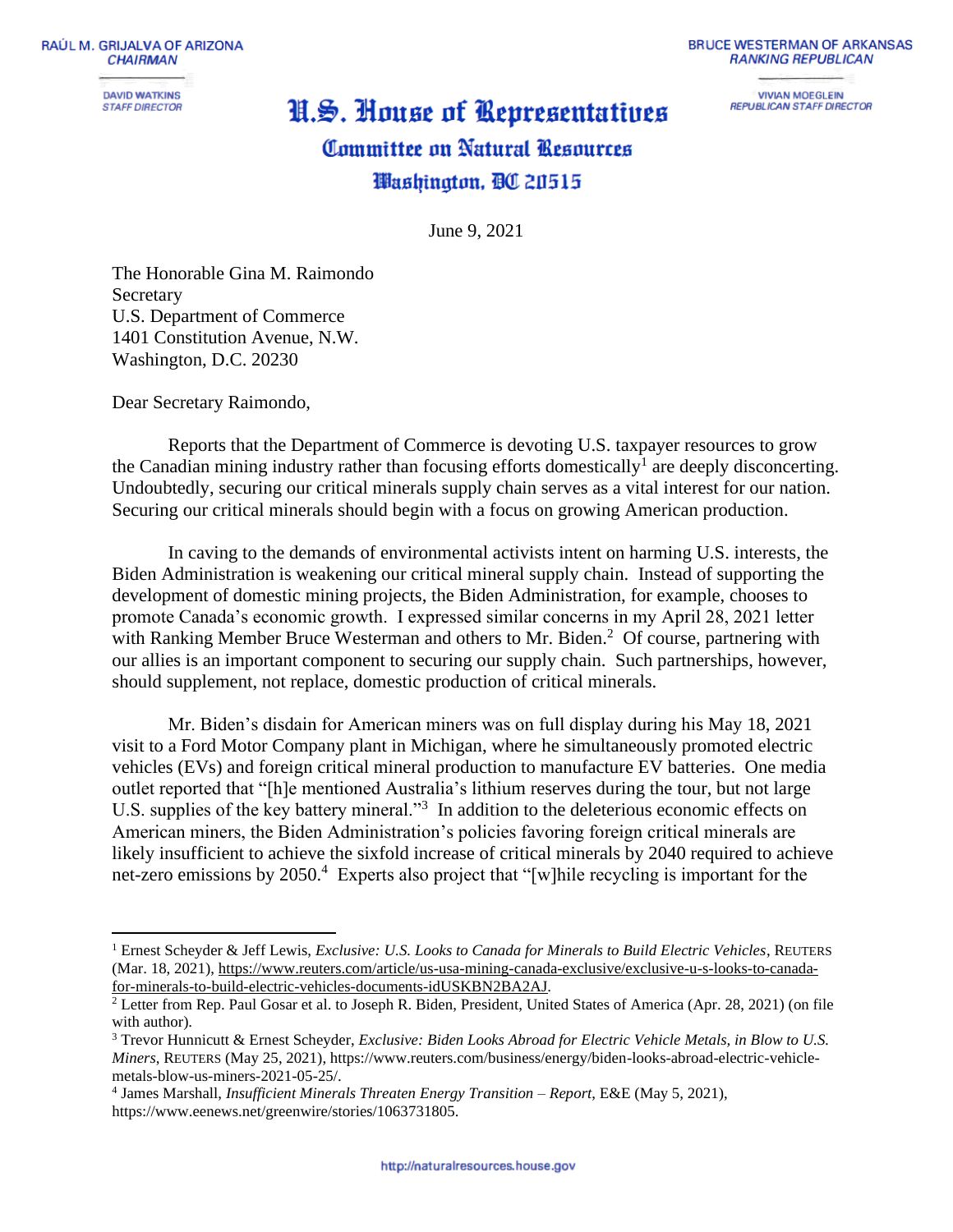Secretary Gina M. Raimondo June 9, 2021 Page 2

longevity and success of a critical minerals-based economy, we simply do not have enough raw materials yet to meet projected demand through recycling alone."<sup>5</sup>

Many critical minerals, including the metals needed for the development of EVs, exist in the United States.<sup>6</sup> Unfortunately, several mining projects with potential to produce lithium, copper, and cobalt, are stalled, in part, because of environmental groups' efforts to thwart production.<sup>7</sup> Foreign nations benefit from environmental groups' opposition to domestic mining projects as the United States' reliance on foreign minerals increases.

Given these realities, it is most disturbing that the Commerce Department hosted "a [March 18, 2021] closed-door virtual meeting . . . to boost Canadian production of EV materials . ..."<sup>8</sup> Mr. Biden's Executive Orders have already led to the loss of American jobs and harmed state and local communities.<sup>9</sup> It appears that the Biden Administration is preparing, yet again, to sacrifice American jobs and economic development with little to no transparency, specifically targeting the U.S. mining industry.

Therefore, to assist with congressional oversight activities, please produce the following, as soon as possible, but no later than 5:00 p.m., June 23, 2021:

- 1. A document sufficient to describe the agenda of the March 18, 2021 meeting held by the Department of Commerce to promote Canadian production of EV materials.
- 2. A document listing all attendees at the March 18, 2021 meeting.
- 3. A document sufficient to describe the materials, including but not limited to handouts and presentations, distributed for the March 18, 2021 meeting.
- 4. A document sufficient to show a cost-benefit analysis of the decision to promote Canadian critical mineral development rather than U.S. domestic development.

<sup>5</sup> *Critical Minerals: Addressing Supply Chain Challenges and Rising Demand: Republican Forum Before the H. Subcomm. on Energy and Mineral Resources of the H. Comm. on Natural Resources*, 117th Cong. (2021) (statement of Abigail Wulf, Dir., Center for Critical Minerals Strategy, Securing America's Future Energy).

<sup>6</sup> Ernest Scheyder, *To Go Electric, America Needs More Mines. Can it Build Them?* REUTERS (Mar. 1, 2021), [https://www.reuters.com/article/us-usa-mining-insight/to-go-electric-america-needs-more-mines-can-it-build-them](https://www.reuters.com/article/us-usa-mining-insight/to-go-electric-america-needs-more-mines-can-it-build-them-idUSKCN2AT39Z)[idUSKCN2AT39Z.](https://www.reuters.com/article/us-usa-mining-insight/to-go-electric-america-needs-more-mines-can-it-build-them-idUSKCN2AT39Z)

<sup>7</sup> *Id*.; *see About the Campaign*, SAVE THE BOUNDARY WATERS, https://www.savetheboundarywaters.org/aboutcampaign; *see also About the Project*, TWIN METAL MINNESOTA, https://www.twin-metals.com/meet-twinmetals/about-the-project/.

<sup>8</sup> *Supra* note 1.

<sup>9</sup> *See* Timothy Puko, Ken Thomas, & Andrew Restuccia, *Biden's Climate-Change Policy Targets Oil Industry*, The Wall. St. J. (Jan. 26, 2021)[, https://www.wsj.com/articles/biden-to-suspendnew-federal-oil-and-gas-leasing-](https://www.wsj.com/articles/biden-to-suspendnew-federal-oil-and-gas-leasing-11611672331)

[<sup>11611672331;</sup>](https://www.wsj.com/articles/biden-to-suspendnew-federal-oil-and-gas-leasing-11611672331) Letter from Jillian Balow, Wyo. State Superintendent of Public Education, et al., to the Hon. Joseph R. Biden, President of the United States, (Feb. 17, 2021) (on file with author), *available at*

https://edu.wyoming.gov/blog/2021/02/18/statement-to-president-biden-penned-by-five-state-superintendents-andcommissioners-of-education/.